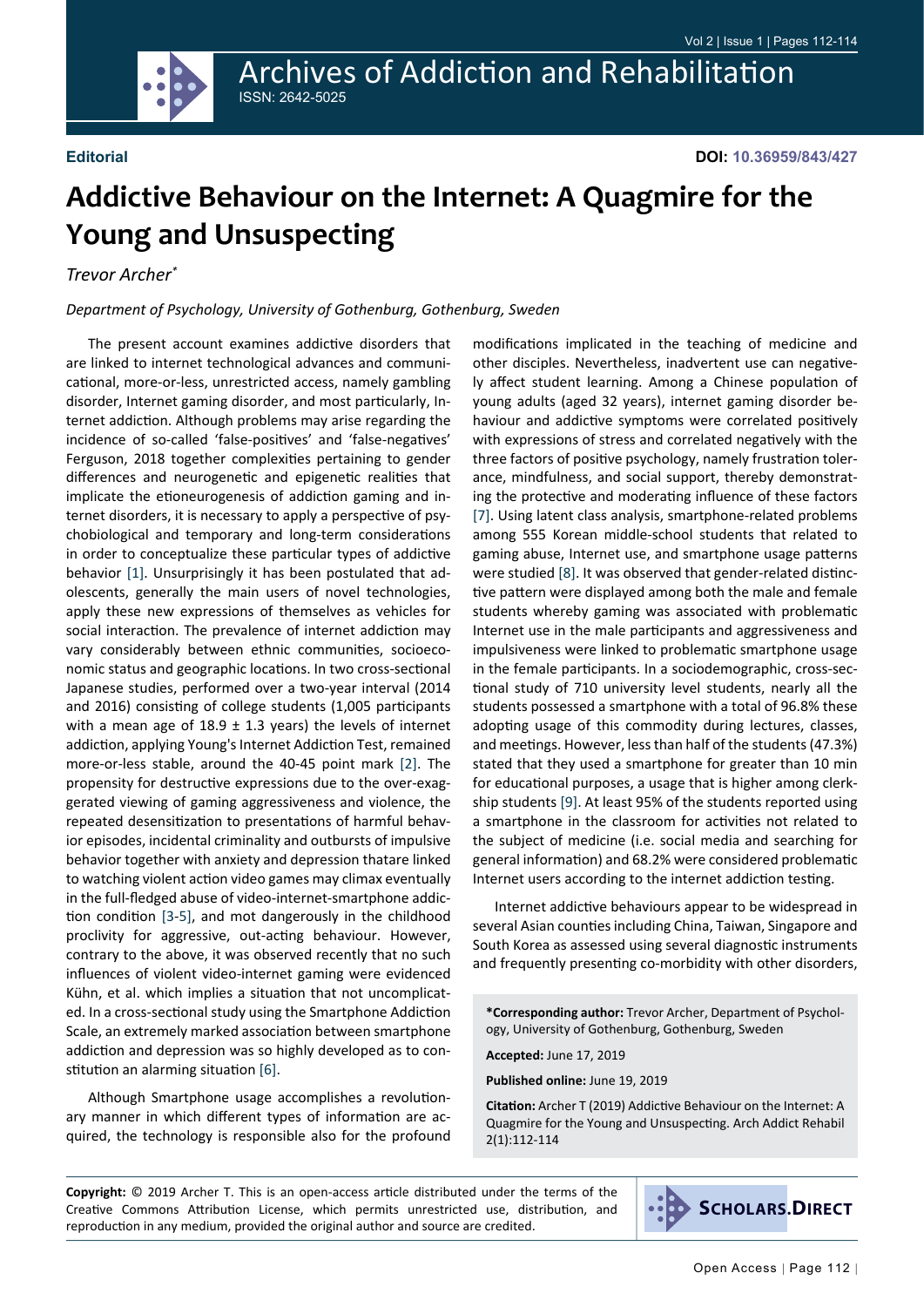such as anxiety and depression, sleep disturbance and Attention Deficit Hyperactive Disorder. For example, among adolescents, risk factors for Internetaddiction may revolve around their own behaviour, familial, and/or parental behaviours. An improved understanding and conceptualization of different aspects of parental behavioural control, parental psychological control, and parent-child relational qualities predicted the initial level and rate of change in adolescent internet addiction as well as the role of teacher and classroom dynamics ought to provide notions pertaining to the extent, severity and handling of internet addictions. In relation to these affective attributes, it was found that the watching of Internet pornographic material exacerbated the risk for internet addiction over time periods whereas factors relating to the classroom, as exemplified by the mean levels of openness-to-experience and introversion, moderated differentially this association the incidence of Internet pornography preference, as an internet addiction risk factor, may be exaggerated within more extroverted classrooms and reduced within openness-to-experience classrooms [[10\]](#page-2-15). Whether or not a continuous construct or a dichotomous construct, it was found that in a large cohort of 956 Chinese adolescents (aged from 11-19 years, 47% male), it emerged from problematic or non-problematic internet use using Young's Diagnostic Questionnaire that individual, parental, peer, and sociodemographic factors are of necessity to be taken into consideration [\[11](#page-2-16)].

Regarding parental control notions, psychological control was associated positively with the initial level of adolescent internet addiction (low level), but increments of maternal psychological control predicted a faster reduction in this addiction [[12\]](#page-2-17). At the outset, it was shown that the behavioural control of both parents was related negatively to the initial level of adolescent expressed internet addiction with only the paternal behavioural control type that presented a significant positive relationship with the rate of linear change in internet addiction which implies that the higher paternal behavioural control predicted a slower decrease in this addiction. Lastly, parent-child relational qualities predicted, negatively and positively, the initial level and the rate of change in internet addiction, respectively. Among Polish secondary school pupils ( $M = 16.6$ , SD = 0.77), remarkably, the personality attributes that were most strongly associated with the risky Internet usage included conscientiousness and emotional stability together a demonstrated association between internet addictiveness and applications of coping strategies, involving applications of disengagement, substance use and self-blame [[13\]](#page-2-18); under the conditions of this study it appears that psycho-educational interventions were 'art-and-parcel' of the design and set-up thereby reflecting improvements in attitudes and stress coping strategies. The teacher-pupil relationship forms an important aspect of coping with internet addiction since it was found that Maladaptive Future Time Perspective and hostile treatment of pupils by their teachers were linked to an increase in Problematic Internet Use while, on the other hand, school appreciation was associated with a reduction in Problematic Internet Use and, additionally, hostile treatment by the teachers produced a moderate effect on

the maladaptive Future Time Perspective-Problematic Internet Use relationship [[14\]](#page-2-8).

The relationship between parental psychological and somatic health and Internet addiction among adolescents presents an avenue of necessary research. In a South Korean cohort of 587 children/adolescents maternal depression was associated with the children's Internet addiction [\[15](#page-2-9)], with male children showing higher or normal academic performance and university-educated mothers at highest risk levels. In an evaluation of a large community sample of adolescents  $(N = 1105)$ , their Internet use/abuse/addiction, the adolescents' attachment to parents and peers, and their psychological profiles were all studied [[16\]](#page-2-10). It was observed that the adolescents' attachment to their parents exerted a marked effect upon their Internet usage and addiction whereby the psychopathological risk involving these individuals exercised a moderating influence upon the relationship between attachment-to-mothers and related Internet usage. In a twelveyear longitudinal study (sample size of  $N = 142$  adolescents presenting Internet Addiction) to determine whether or not as well as to how emotion-regulation strategies, i.e. those self-focused as opposed to those other-focused, at two years age-periods were related to school-age children's internalizing/externalizing symptoms during the early development emotion regulation strategies among the prevailing expressions internet addiction (compulsive use of the Web versus distressed use) during adolescence [\[17](#page-2-11)]. They observed that early emotion regulation dynamics exerted an observable impact upon the emotional-behavioural functioning during middle childhood (i.e. 8 years of age), which in turn wielded an influence upon the onset of internet addiction during adolescence. In a Korean study applying Smartphone Addiction Proneness Scale and the subscales of the Symptom Checklist 90 Items-Revised, with 4854 participants included, internet addiction and smartphone addiction were both associated with an increased risk of depression and anxiety [\[18](#page-2-12)]. Internet-addicted individuals expressing chronic, compulsive video game-playing persistence and abuse exhibit an escalating incidence of major depressive disorders and other affective dysfunctional states; these conditions, involving the excessive or problematic game-playing/internet adherence may interact with depression, anxiety and/or several defective, 'out-acting' conditions, clinically, and may magnify the impulsive behaviors associated with internet addiction and video gaming abuse [[19\]](#page-2-13). For instance, the dangers of co-morbidity due to the use and abuse of psychoactive substances and problematic Internet use, gaming, predicted both traditional bullying and cyberbullying victimization among peers [\[20](#page-2-14)].

### **Conclusions**

The prevalence and staging of internet addiction appears to be encroaching upon the biosocio-cognitive development and adjustment of children and adolescents towards sufficient levels of social behaviour, academic performance and well-being. Given that the condition, a so-called impulse control disorder, not involving intoxicating drugs of abuse but bearing similarities to pathological gaming disorders, may im